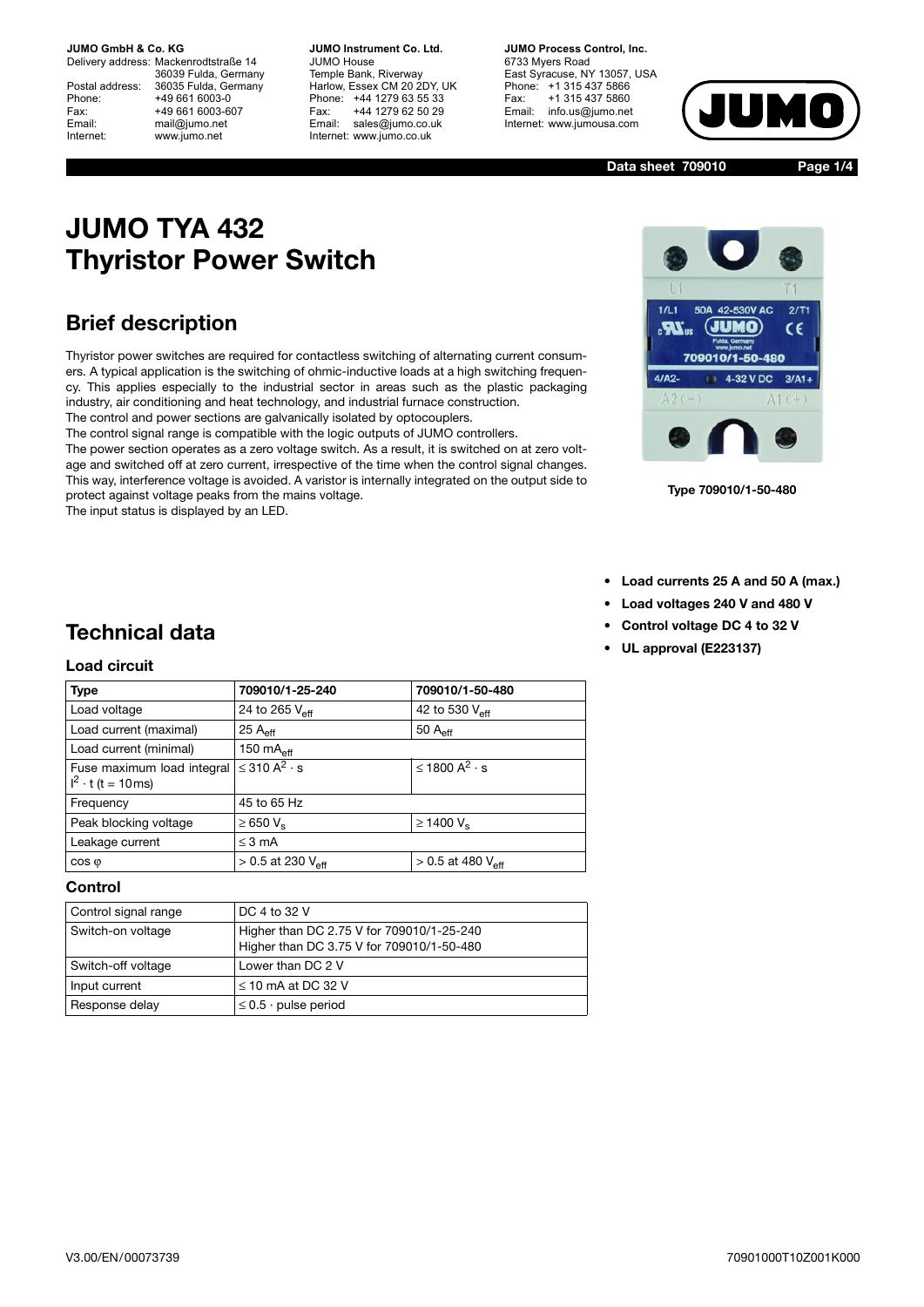Delivery address: Mackenrodtstraße 14 36039 Fulda, Germany Postal address: 36035 Fulda, Germany Phone: +49 661 6003-0 Fax: +49 661 6003-607 Email: mail@jumo.net Internet: www.jumo.net

**JUMO Instrument Co. Ltd.** JUMO House Temple Bank, Riverway Harlow, Essex CM 20 2DY, UK Phone: +44 1279 63 55 33 Fax: +44 1279 62 50 29 Email: sales@jumo.co.uk Internet: www.jumo.co.uk

**JUMO Process Control, Inc.** 6733 Myers Road

East Syracuse, NY 13057, USA Phone: +1 315 437 5866 Fax: +1 315 437 5860 Email: info.us@jumo.net Internet: www.jumousa.com



**Data sheet 709010 Page 2/4**

### **General specifications**

| Operating mode                    | Zero point control                                                                                              |
|-----------------------------------|-----------------------------------------------------------------------------------------------------------------|
| Galvanic isolation                | Between the control and power section through optocouplers; insulation voltage $\geq 4$ kV                      |
| Thermal resistance                | 0.8 K/W for 709010/1-25-240                                                                                     |
| Barrier housing                   | 0.5 K/W for 709010/1-50-480                                                                                     |
| Admissible ambient temperature    | –20 to +70 $^{\circ}$ C                                                                                         |
| Storage temperature               | -40 to +100 $^{\circ}$ C                                                                                        |
| Resistance to climatic conditions | 95 % relative air humidity, non-condensing                                                                      |
| Electrical connection             | By means of screw terminals (load: $\Box$ 16 mm <sup>2</sup> (max.)/control: $\Box$ 2.5 mm <sup>2</sup> (max.)) |
| Electromagnetic compatibility     | DIN EN 61000 - 6 - 4                                                                                            |
|                                   | DIN EN 61000 - 6 - 2                                                                                            |
| Electrical safety                 | Overvoltage category III                                                                                        |
|                                   | Pollution degree 3 (from outside)                                                                               |
|                                   | Pollution degree 2 (in housing)                                                                                 |
| Housing                           | Noryl 6FN 1                                                                                                     |
| Protection type                   | <b>IP20</b>                                                                                                     |
| Weight                            | 60 g                                                                                                            |

### **Reduction tables**

The maximal thermal resistance between the thyristor power switch's base plate and the surrounding environment  $R_{(thSA)}$  is determined depending on the load currents and the various ambient temperatures. The matrix below should be used for this purpose. You can also use this matrix to check the power loss for a given nominal current.

#### **Example:**

Current I = 15 A resistive load

 $T_A$  = 40 °C (measured during operation when installed in a control cabinet)

Selected thyristor power switch: 709010/1-25- 240

The matrix shows that the maximal thermal resistance of the heat sink is 3.8 K/W.

#### **Important information:**

Use a silicone-based heat-conducting paste between the heat sink and the thyristor power switch. If you use a silicone-free heat-conducting paste, please check to make sure that the chemical silicone replacement does not affect the Noryl SE 1 GFN 1 in the plastic housing. A recommended heat-conducting paste based on silicone is, for example, Dow Cornering.

In order to ensure operational safety at maximal output, please pay close attention to the thermal requirements listed in the reduction tables.

 $T_A$ 

#### **709010/1-25-240 709010/1-50-480**

| [A]  | Load current | Thermal resistance<br>I°C/WI |      |                              | Power loss<br>[W] |      |                |
|------|--------------|------------------------------|------|------------------------------|-------------------|------|----------------|
|      |              |                              |      |                              |                   |      |                |
| 25.0 | 2.70         | 2.34                         | 1.98 | 1.61                         | 1.25              | 0.89 | 28             |
| 22,5 | 3.10         | 2.69                         | 2.28 | 1.86                         | 1.45              | 1.04 | 24             |
| 20,0 | 3.61         | 3.13                         | 2.65 | 2.18                         | 1,70              | 1.23 | 21             |
| 17,5 | 4.26         | 3.70                         | 3.14 | 2.59                         | 2.03              | 1.47 | 18             |
| 15,0 | 5.14         | 4.47                         | 3.80 | 3.14                         | 2.47              | 1,80 | 15             |
| 12.5 | 6.38         | 5.56                         | 4.73 | 3.91                         | 3.09              | 2.27 | 12             |
| 10.0 | 8.25         | 7.19                         | 6.14 | 5.08                         | 4.02              | 2.97 | 9              |
| 7,5  | 11.4         | 9.94                         | 8.49 | 7.04                         | 5,59              | 4.14 | 7              |
| 5,0  | 17.7         | 15.4                         | 13.2 | 11.0                         | 8.74              | 6,51 | 4              |
| 2,5  |              |                              |      | $\qquad \qquad \blacksquare$ | 18,2              | 13.6 | $\overline{2}$ |
|      | 20           | 30                           | 40   | 50                           | 60                | 70   |                |

| Thermal resistance junction-environment, Rthia            | < 20.0  | $\degree$ C/W |
|-----------------------------------------------------------|---------|---------------|
| Thermal resistance junction-baseplate, Rthic              | < 0.80  | $\degree$ C/W |
| Thermal resistance baseplate-heat sink, R <sub>thes</sub> | < 0.201 | $\degree$ C/W |
| Max. permissible baseplate temperature                    | 100     | °C            |
| Max. permissible junction temperature                     | 125     | °С            |
|                                                           |         |               |

| Load current<br>[A] |      |      | Thermal resistance<br>[°C/W]<br>ſМ |      |      | Power loss |    |
|---------------------|------|------|------------------------------------|------|------|------------|----|
|                     |      |      |                                    |      |      |            |    |
| 50.0                | 1.03 | 0.86 | 0.70                               | 0.53 | 0.37 | 0.20       | 61 |
| 45.0                | 1.27 | 1.09 | 0.90                               | 0.71 | 0.52 | 0.33       | 53 |
| 40.0                | 1,54 | 1.32 | 1.10                               | 0.89 | 0.67 | 0.45       | 46 |
| 35.0                | 1.85 | 1,59 | 1.34                               | 1.08 | 0.82 | 0.57       | 39 |
| 30,0                | 2.26 | 1.95 | 1.65                               | 1.34 | 1.03 | 0.72       | 33 |
| 25.0                | 2.85 | 2.47 | 2.08                               | 1.70 | 1,32 | 0.94       | 26 |
| 20,0                | 3.73 | 3.24 | 2.75                               | 2.26 | 1,77 | 1.27       | 20 |
| 15,0                | 5.22 | 4.54 | 3.86                               | 3.19 | 2.51 | 1.83       | 15 |
| 10.0                | 8.21 | 7.16 | 6.11                               | 5.05 | 4.00 | 2.95       | 10 |
| 5,0                 | 17.2 | 15.0 | 12.9                               | 10.7 | 8.51 | 6.33       | 5  |
|                     | 20   | 30   | 40                                 | 50   | 60   | 70         | T, |

| Thermal resistance junction-environment, Rthia            | < 20.0 | $^{\circ}$ C/W |
|-----------------------------------------------------------|--------|----------------|
| Thermal resistance junction-baseplate, Rthic              | < 0.50 | $^{\circ}$ C/W |
| Thermal resistance baseplate-heat sink, R <sub>thes</sub> | < 0.20 | $\degree$ C/W  |
| Max, permissible baseplate temperature                    | 100    | ۰c             |
| Max, permissible junction temperature                     | 125    | ۰c             |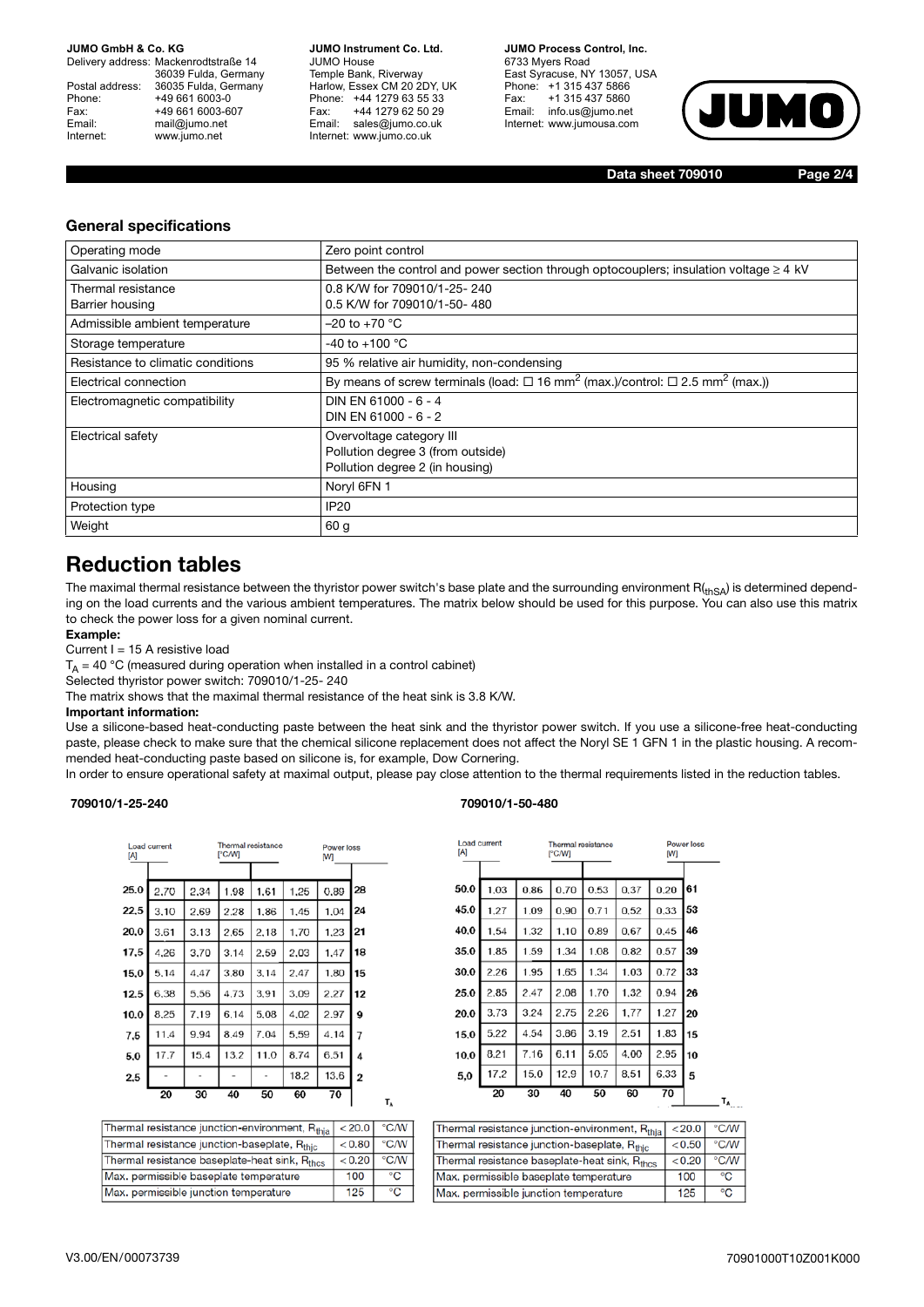Delivery address: Mackenrodtstraße 14 36039 Fulda, Germany Postal address: 36035 Fulda, Germany Phone: +49 661 6003-0<br>Fax: +49 661 6003-60 +49 661 6003-607 Email: mail@jumo.net Internet: www.jumo.net

**JUMO Instrument Co. Ltd.** JUMO House Temple Bank, Riverway Harlow, Essex CM 20 2DY, UK Phone: +44 1279 63 55 33 Fax: +44 1279 62 50 29 Email: sales@jumo.co.uk Internet: www.jumo.co.uk

**JUMO Process Control, Inc.** 6733 Myers Road

East Syracuse, NY 13057, USA Phone: +1 315 437 5866 Fax: +1 315 437 5860 Email: info.us@jumo.net Internet: www.jumousa.com



**Data sheet 709010 Page 3/4**

# **Connection**





# **Dimensions**